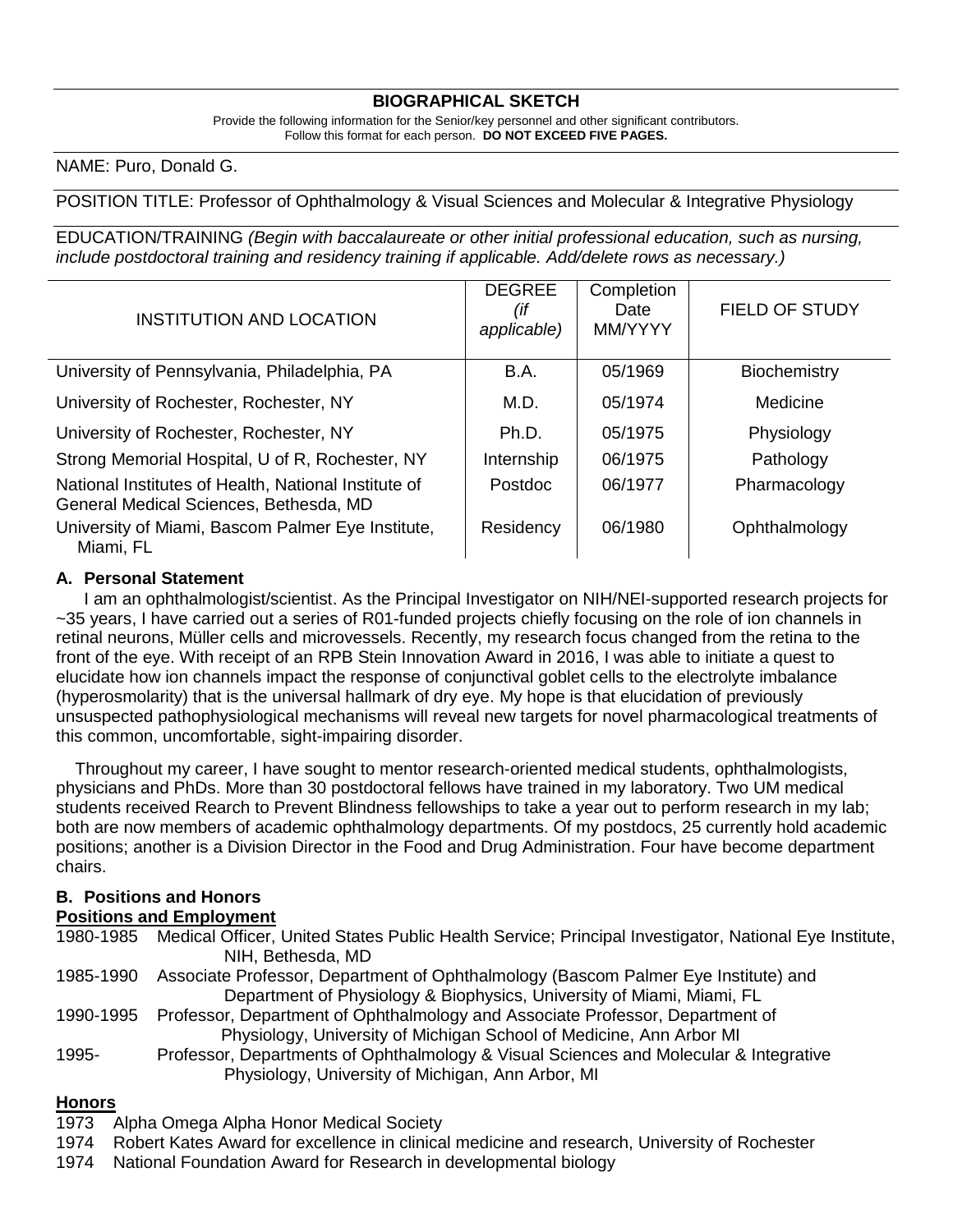- 1986 Research to Prevent Blindness-William and Mary Greve Research Scholar Award
- 1992 Research to Prevent Blindness-Senior Scientific Investigator Award
- 2002- American Ophthalmological Society membership
- 2002 Harrington RPB Senior Scientific Investigator
- 2007- Listed as one of the 'Best Doctors in America'
- 2009 Inaugural class of Fellows in the Association for Research in Vision and Ophthalmology (ARVO)
- 2012- Selected as a Castle Connolly 'Top Doctor'
- 2016 Research to Prevent Blindness Stein Innovation Award
- 2018 Elected a Fellow in the American Association for the Advancement of Science (AAAS)

### **C. Contributions to Science**

1. During my first years as a Principal Investigator (PI), I focused on the functional development of retinal neurons. One of the most important findings was the discovery of a functional role for insulin and its receptors, whose existence in the retina and elsewhere in the CNS had only recently been reported. Our early projects contributed to a better understanding of the role of extracellular molecules in regulating the functional development of the retina. (Selected publications are listed below.)

> Puro DG, Battelle B-A and Hansmann KE. Development of cholinergic retinal neurons of the rat retina. *Developmental Biology* 91:138-148, 1982.

Puro DG and Agardh E. Insulin-mediated regulation of neuronal maturation. *Science* 225:1170- 1172, 1984.

2. Subsequently, I shifted my research focus to retinal Müller cells. My aim was to use the patch-clamp technique to better understand Müller cell physiology and pathobiology by analyzing the function and regulation of ion channels expressed by these glia. In the course of electrophysiological studies of human and primate Müller cells, I (along with others) found that glial physiology is dynamic, rather than static as previously thought. Our studies also contributed to a better understanding how a breakdown of the bloodretinal barrier breakdown can disrupt neuronal function.

> Puro DG and Mano T. Modulation of calcium channels in human retinal glial cells by basic fibroblast growth factor: a possible role in retinal pathobiology. *Journal of Neuroscience* 11:1873- 1880, 1991.

Puro DG and Stuenkel EL. Thrombin-induced inhibition of potassium currents in human retinal glial (Müller) cells. *Journal of Physiology* 485:337-348, 1995.

Puro DG. Growth factors and Müller cells. *Progress in Retinal and Eye Research* 15:89-101, 1995.

3. To maintain a fresh perspective, my strategy has been to change projects every ~10 years. The next focus of my research was the retinal microvasculature. Utilizing a novel method for isolating vast complexes of retinal microvessels, we used techniques such as patch-clamping, fluorescence imaging and time-lapse photography to test mechanistic hypotheses concerning retinal vascular physiology and pathobiology. Contributions made during a series of NEI R01 grants included the first characterization of the electrotonic architecture of the retinal microvasculature and the first assessment of the roles of  $P2X<sub>7</sub>$ receptor/channels in retinal pathophysiology.

Ishizaki E, Fukumoto M and Puro DG: Functional  $K_{ATP}$  channels in the rat retinal microvasculature: topographical distribution, redox regulation, spermine modulation and diabetic alteration. *Journal of Physiology*, 587:2233-2253, 2009. PMCID: PMC2697296.

Zhang T, Wu DM, Xu G-z and Puro DG: The electronic architecture of the retinal microvasculature: modulation by angiotensin ll. *Journal of Physiology*, 589:2383-2399, 2011. PMCID: PMC3098709. Fukumoto M, Nakaizumi A, Zhang T, Lentz SI and Puro DG: Vulnerability of the retinal

microvasculature to oxidative stress: ion-channel-dependent mechanisms. *American Journal of Physiology*, 302: C1413-C1420, 2012. PMCID: PMC3361947.

Puro, DG: Retinovascular physiology and pathophysiology: New experimental approach/new insights. *Progress in Retinal and Eye Research*,31:258-270, 2012. NIHMSID #355389.

4. Building upon a decade of experience studying blood vessels within the retina, I then shifted my focus to the study of pathological pre-retinal neovascularization. With support of a new NEI R01 grant, my laboratory performed the first bioelectric analysis of pathological angiogenesis in any tissue. In studies of